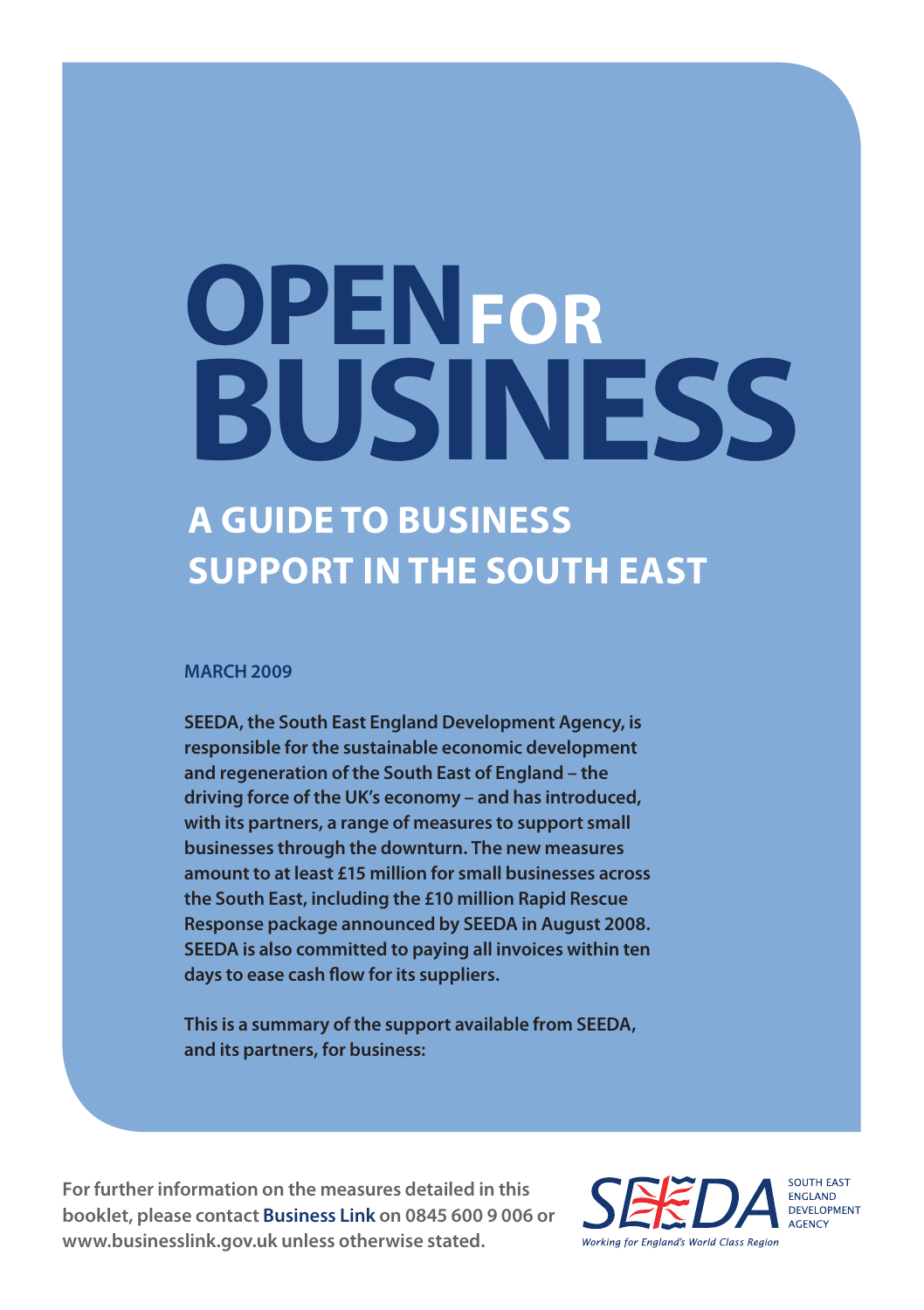## **ENHANCED BUSINESS LINK**

### **Business Link is the access channel for business support across the region**

### **SEEDA is responsible for delivering the Business Link service in the South East and has refocused the Business Link offer to provide:**

- Free Business Health Checks, which offer advice on how to maximise cashflow and improve marketing and business planning, debt management, new market and product development. Over 6,000 businesses have already benefited from this service since its launch in October 2008
- Access to finance advice, credit crunch presentations and finance clinics
- Guidance and events on how to survive and thrive in difficult times, including advice on reducing energy consumption and costs
- Access to the SEEDA-funded Resource Efficiency programme
- Access to a specialist skills assessment and the new, more flexible. Train to Gain service
- Analysis and information on new business opportunities and markets, including links to the Sector Consortia

### **South East Business Link Media Campaign**

• As part of a national Business Link campaign to highlight the importance of sound business plans, Business Link South East is currently using print, radio and outdoor advertising to make sure businesses in our region are aware of the help and support on offer

## **ENCOURAGING INVESTMENT**

### **Grant for Business Investment (GBI)**

• Capital grants under the GBI scheme have been extended to the entire South East for eligible SMEs with long-term viability whose capital investment plans are being held up by current economic conditions

## **ROBUST BUSINESS DEVELOPMENT**

### **Immerse Programme**

• SEEDA has introduced and provided funding for the Immerse programme, which provides intensive, extended design support to selected larger businesses. Immerse is part of the Designing Demand initiative

### **Manufacturing Advisory Service (MAS)**

• SEEDA has enabled the MAS to meet the increased demand for its lean innovation programmes. EEF, the MAS provider in the South East is surveying all previous beneficiaries to ascertain whether further support is needed

### *For more information on MAS please call the MAS helpline on 0845 609 2121 or www.mas.berr.gov.uk*



**For further information on the measures detailed in this booklet, please contact Business Link on 0845 600 9 006 or www.businesslink.gov.uk unless otherwise stated.**



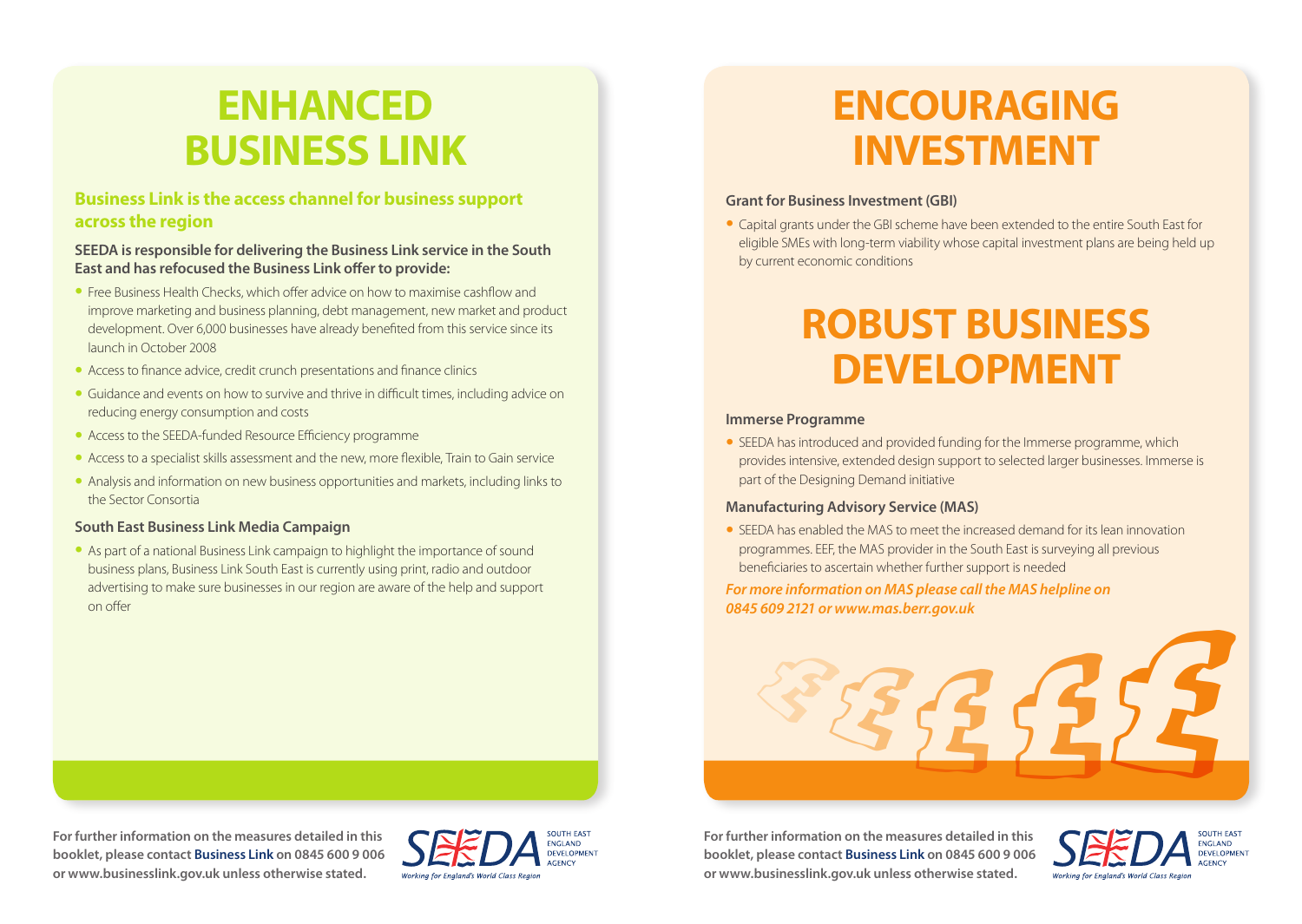## **HELPING BUSINESSES TO ACCESS FINANCE**

### **Finance South East is SEEDA's route to market for commercially based loans and equity investment, including the £20 million South East Funding Escalator**

### **SEEDA's Transition Loan Fund**

- SEEDA is providing up to £3 million in a new Bridging Mezzanine Debt Fund, directed at fully established, viable and growing businesses which are currently facing difficulties in obtaining credit through banks and other traditional routes
- Funding is provided at commercial rates for these unsecured loans, and interest is rolled up and paid at maturity, thereby making the Fund attractive to some businesses urgently needing to address liquidity problems

### **SEEDA's Commercialisation Fund**

• This new fund of up to £3 million supports businesses with high growth potential to bring new products and services to market

*For more information on the above schemes please contact Finance South East on 01276 608 510 or www.financesoutheast.com, or via Business Link*

### **Businesses can also benefit from the Government's recently announced 'Real Help for Businesses Now', to which the RDAs have contributed £85 million. This new funding includes:**

### **Enterprise Finance Guarantee Scheme**

• Real help is available now for larger companies with an annual turnover of up to £25 million, looking for a loan of up to £1 million for a period of up to 10 years. It can also be used to convert an existing overdraft into a loan so that the overdraft facilities can be used to meet working capital demands

### *Businesses wishing to benefit from this scheme should apply directly for a loan from Barclays, Clydesdale/Yorkshire Bank, HBOS, HSBC, Lloyds TSB, RBS/Natwest and Northern Bank, quoting this scheme*

### **Capital for Enterprise Fund**

- Viable small businesses with high levels of existing debt can get real help to raise long-term finance
- Professional fund managers will provide equity investment which can be used to pay off existing debt to free up capital for day to day cash flow and for investment for the future

### *Businesses wishing to benefit from this scheme should call the Capital for Enterprise Fund Registration Helpline on 0845 459 9780*

### **Freeing up bank lending: action behind the scenes**

- The Government is working with UK banks and the European Investment Bank to maintain existing lending and make more available to small and medium firms. This is happening under the Working Capital Scheme which will secure up to £20 billion of working capital credit lines for companies. It will also free up capital which the banks must use for new lending.
- With the European Investment Bank, the Government has helped UK banks to negotiate credit lines of more than £1 billion to provide loans to small and medium businesses.

*Further information on all these national schemes can be found either at the www.businesslink.gov.uk/realhelp portal, or from your local Business Link adviser, on 0845 600 9 006*

**For further information on the measures detailed in this booklet, please contact Business Link on 0845 600 9 006 or www.businesslink.gov.uk unless otherwise stated.**



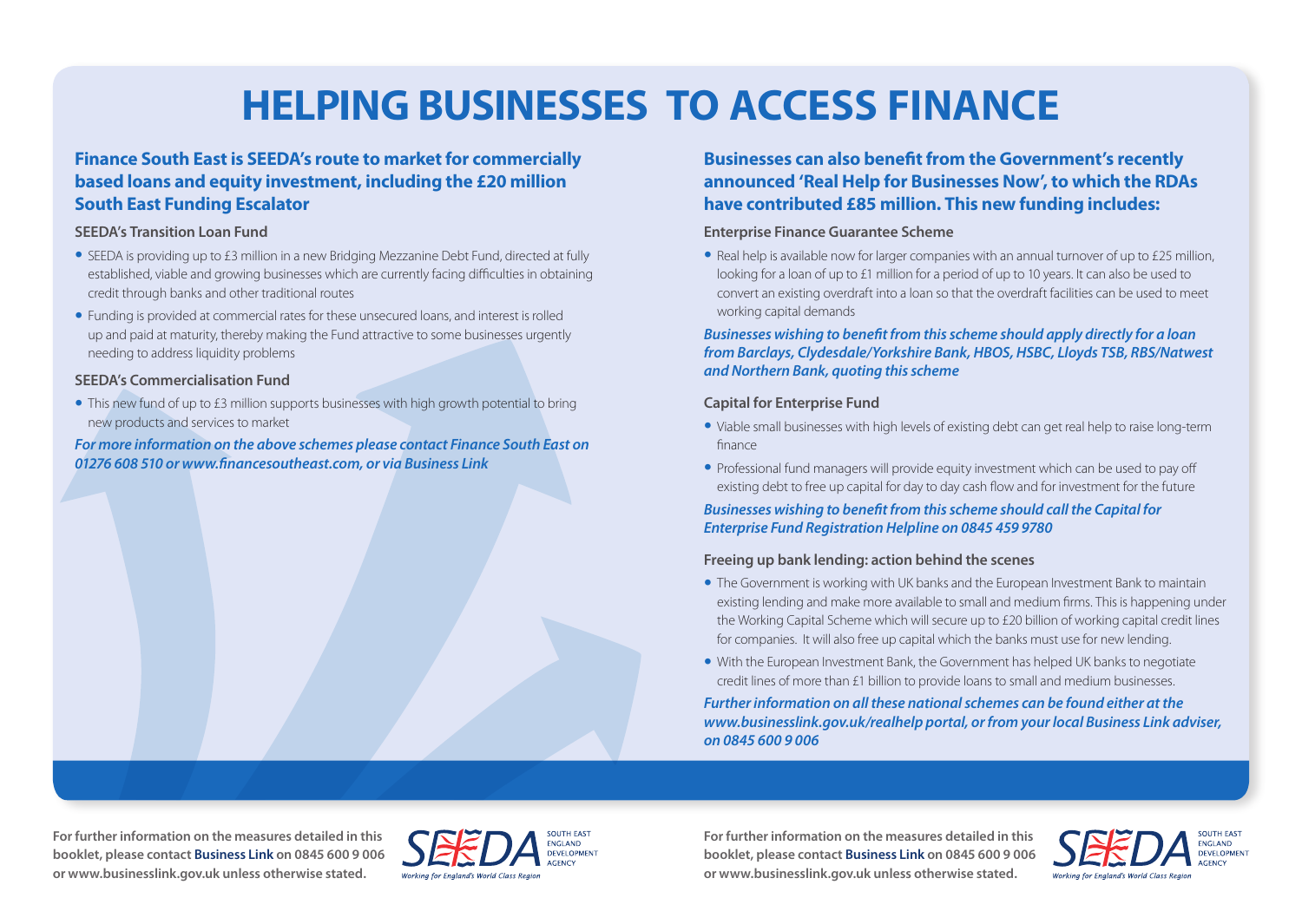### **Continuing Employment Support Service (CESS)**

• CESS, a joint SEEDA/Jobcentre Plus programme, works in partnership with main government agencies and offers a free, tailored, in-house package of support to all affected workers before they leave their employment, thus negating the need in many cases to access benefits

### Support includes:

- • Advice on pensions and state benefits, including preserving national insurance contributions
- • Workshops and one to one careers advice detailing the varied options that are available
- CV writing and interview technique advice
- Support to retrain (includes financial, dependent on existing qualifications)
- Advice and potential financial support to set up owner-enterprises and self employment options
- Direct access to companies locally that are hiring

### *For more information on the service, please contact*

### *Janine Hobbs at SEEDA on 01483 470 169; janinehobbs@seeda.co.uk, or our CESS brokers:*

|              | Graeme Carey: 07876 790 918; graemecarey@seeda.co.uk                |
|--------------|---------------------------------------------------------------------|
|              | Maria Wright: 07919 413 921; maria.wright1@jobcentreplus.gsi.gov.uk |
| Sarah Young: | 07776 227 160; sarah.young1@jobcentreplus.gsi.gov.uk                |

### **Jobcentre Plus Services**

• Jobcentre Plus offers a comprehensive range of support to help you recruit the right people. With nothing to pay and no red tape, these services help make the difference to thousands of employers dealing with changes in the economic climate

### Support includes:

- • Professional, modern and free Vacancy Advertising Services to get jobs noticed by the right people
- Recruitment Advisory Services that offer wider support for filling vacancies and longer term partnership opportunities
- Local Employment Partnerships with employers and Jobcentre Plus working together to unlock the talent available in the local community

### *For more information visit: www.jobcentreplus.gov.uk/employers*

## **TACKLING REDUNDANCY**

### **Train to Gain**

- The Learning and Skills Council's Train to Gain Programme has been expanded to support those facing redundancy as well as those not facing redundancy
- The £350 million boost to national Train to Gain funds includes a more flexible training offer specifically for small and medium enterprises. This comprises 138 bite-sized units or qualifications in 10 business critical areas:
- Business Improvement techniques
- Business Systems/processes
- Team working/communications
- Customer service
- New product design
- Finance and credit
- Cash flow and profit management
- Risk management
- Marketing and sales
- IT user/IT support

*For more information please contact a Train to Gain Skills Broker on 0845 751 2288 or www.traintogain.gov.uk*

**For further information on the measures detailed in this booklet, please contact Business Link on 0845 600 9 006 or www.businesslink.gov.uk unless otherwise stated.**